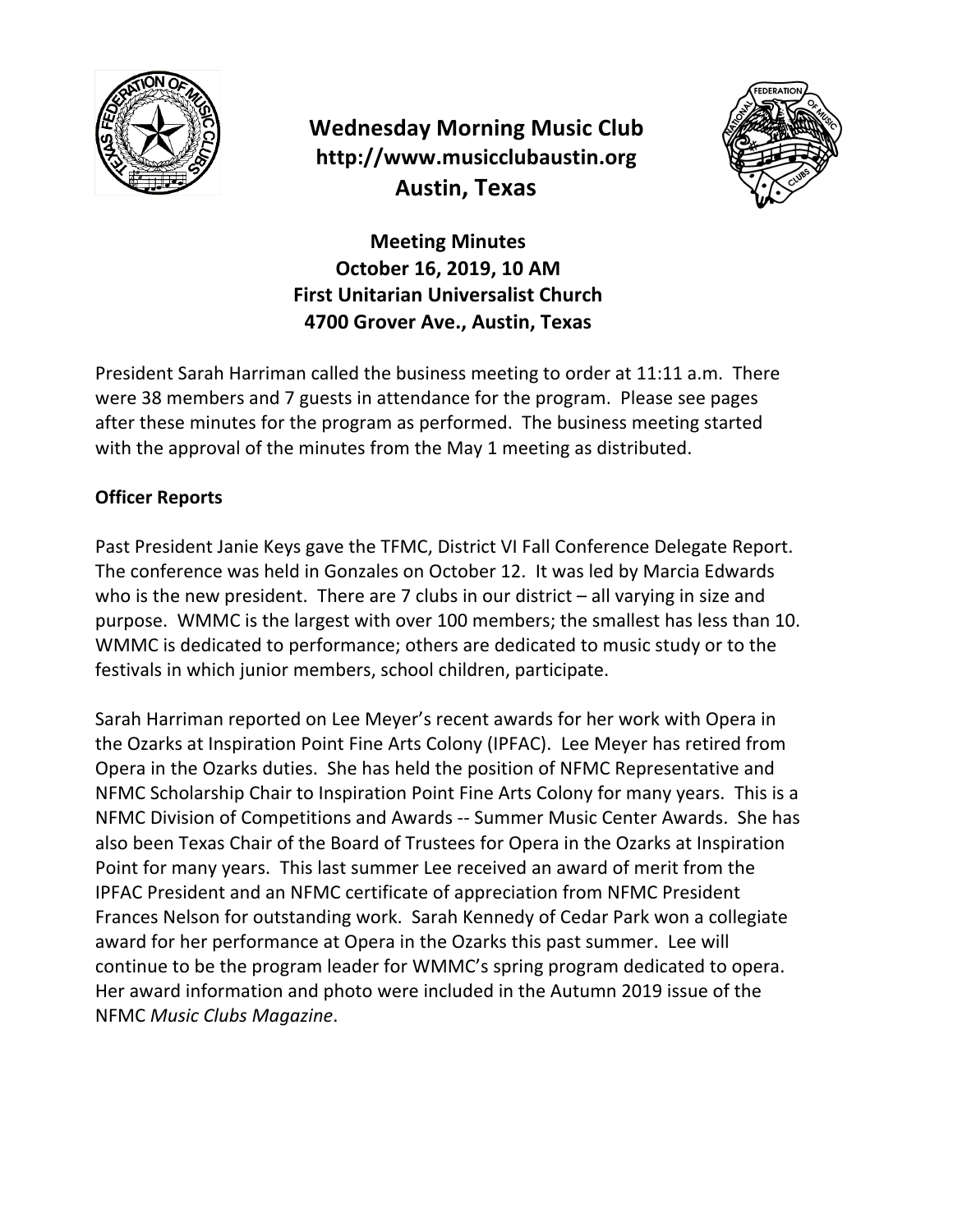## **Committee Reports**

The proposed WMMC budget for 2019-2020 was approved by the Board at their September 18, 2019 meeting for recommendation to the General Assembly. Finance Committee Chair Gena Tabery distributed the proposed budget to the general membership via Mail Chimp before today's meeting. Sarah Harriman asked if there were any questions about the budget. There were none. Billy Corsbie moved to adopt the budget. Elise Ragland seconded the motion. All were in favor. The budget was adopted.

### **Announcements**

Kathryn Govier reported some sad news. WMMC member Kim Akenhead is at home with 24/7 hospice care. She had some strokes over the last 6-7 months, and was in the hospital and a rehabilitation facility. She did not improve. Cards may be sent to her husband Pete.

Sarah Harriman asked members to look over their information in the new yearbook, and let Elizabeth Lerner know whether any of the information is incorrect.

Timothy Woolsey announced his upcoming piano concert on Saturday, November 9 at 7:30 p.m. The concert will be held at the First Unitarian Universalist Church.

Angela Smith announced a performance by the Inside Out Community Steelband on Sunday, October 27 from 4-5 p.m. at the Texas Book Festival Congress Avenue main stage.

Sheryl Goodnight announced a Veterans Concert by the Temple Symphony Orchestra at the Mary Alice Marshall Performing Arts Center in Temple on Sunday, November 10 at 3 p.m. Sheryl will be performing in this concert.

The meeting was adjourned at  $11:26$  a.m.

Submitted by Virginia Kniesner, Recording Secretary